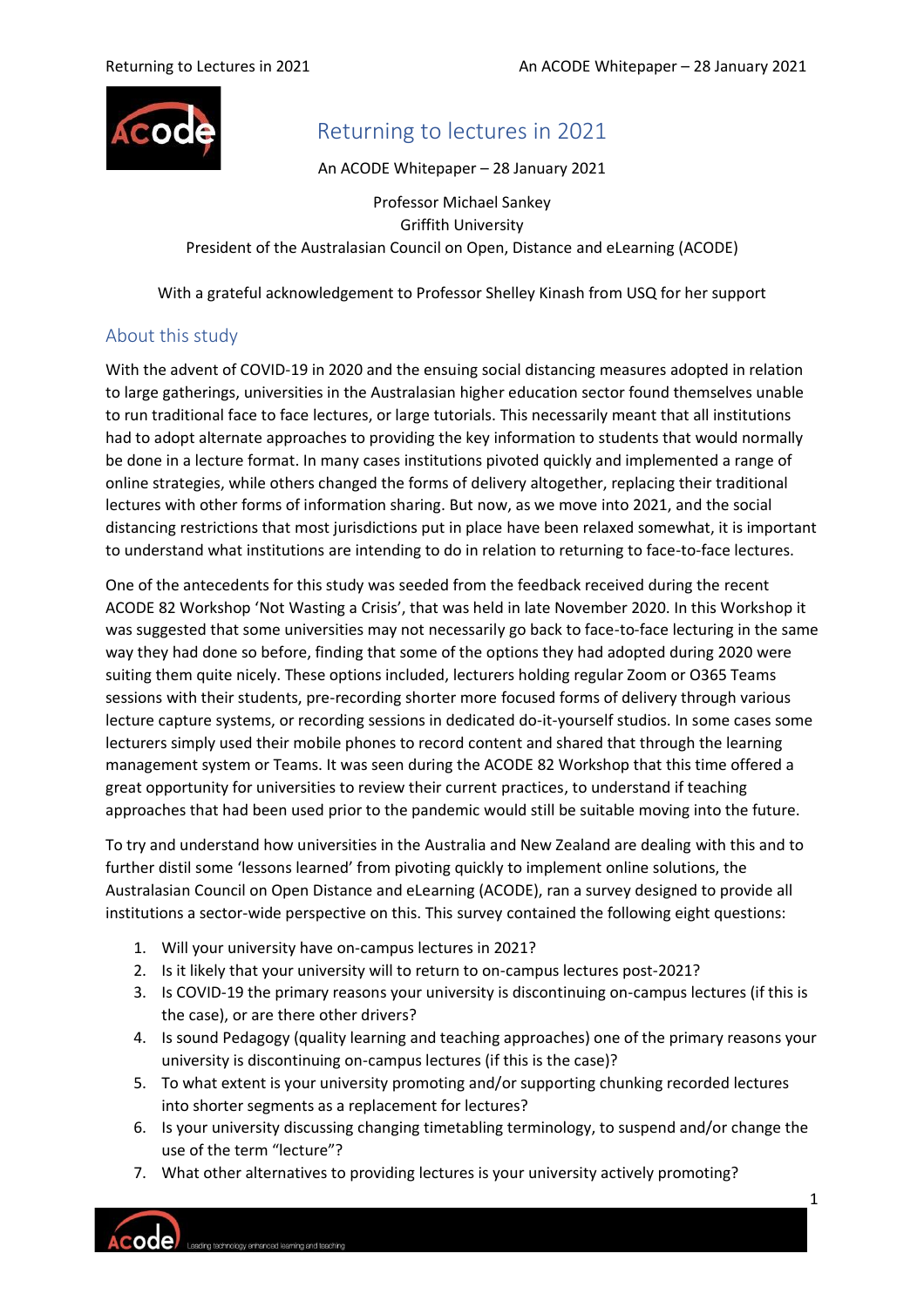8. Any other comments you would like to make to help us understand the approach your university is taking?

The invitation to participate was sent to 47 universities in Australia and New Zealand. Of these 43 Institutions (91%) responded (36 Australia, 7 New Zealand). Given the time of year this survey was run (mid-January), this is a particularly pleasing response rate. Those responding to this survey were either the institution's nominated ACODE representative, the Director of the Learning and Teaching Unit (or equivalent), the PVC Learning and Teaching (or equivalent), or DVC (Education or Academic).

## Results and discussion

#### *Question 1. Returning to lectures in 2021*

Out of the 43 Institutions, 14 (32%) indicated they would be returning to on-campus lectures this year. With a further 8 (18.6%) returning, but with a reduced model. However, 17 Institutions (39.5%) will not be returning to Lectures in Semester 1. Of these 8 (18.6%) may return to lecturing in Semester 2.



*Figure 1.* Data for Question 1

For the 4 institutions responding 'Other', their responses can be summarised as:

- Attendance caps are going to be enforced to maintain safe social distancing.
- Moving to a mix of on-campus/blended learning/dual mode/fully online. Lectures will follow these options, with social distancing for S1. Disciplines will respond as suits their pedagogical preferences.
- Preference is for an active learning strategy without on-campus lectures. There is a process for disciplines to seek exemption on a unit-by-unit basis. A proportion of teaching staff objected to this proposal; this was subsequently discussed at Academic Board/Council. However, the model was approved and is currently be implemented.

#### *Question 2. Returning to lectures post 2021*

The above question was then extended to understand what the longer terms plans were, post 2021. Interestingly, less institutions said 'Yes' to the longer-term prospect of returning to full lecturing. Where previously 14 (32%) had responded to an immediate return, only 10 (23%) responded to this longer-term prospect. However, in this particular case 18 institutions (42%) would probably be returning, but with a reduced model, either by discipline or regardless of discipline.

Six Institutions (14%) would not be returning to lectures at all, with a further 7 (16%) indicating they were not sure at this point.

It is clear that there is a definite swing away from offering as many lectures as has been the case in the past, with institutions indicating, in their qualitative responses, that their preferences are moving



1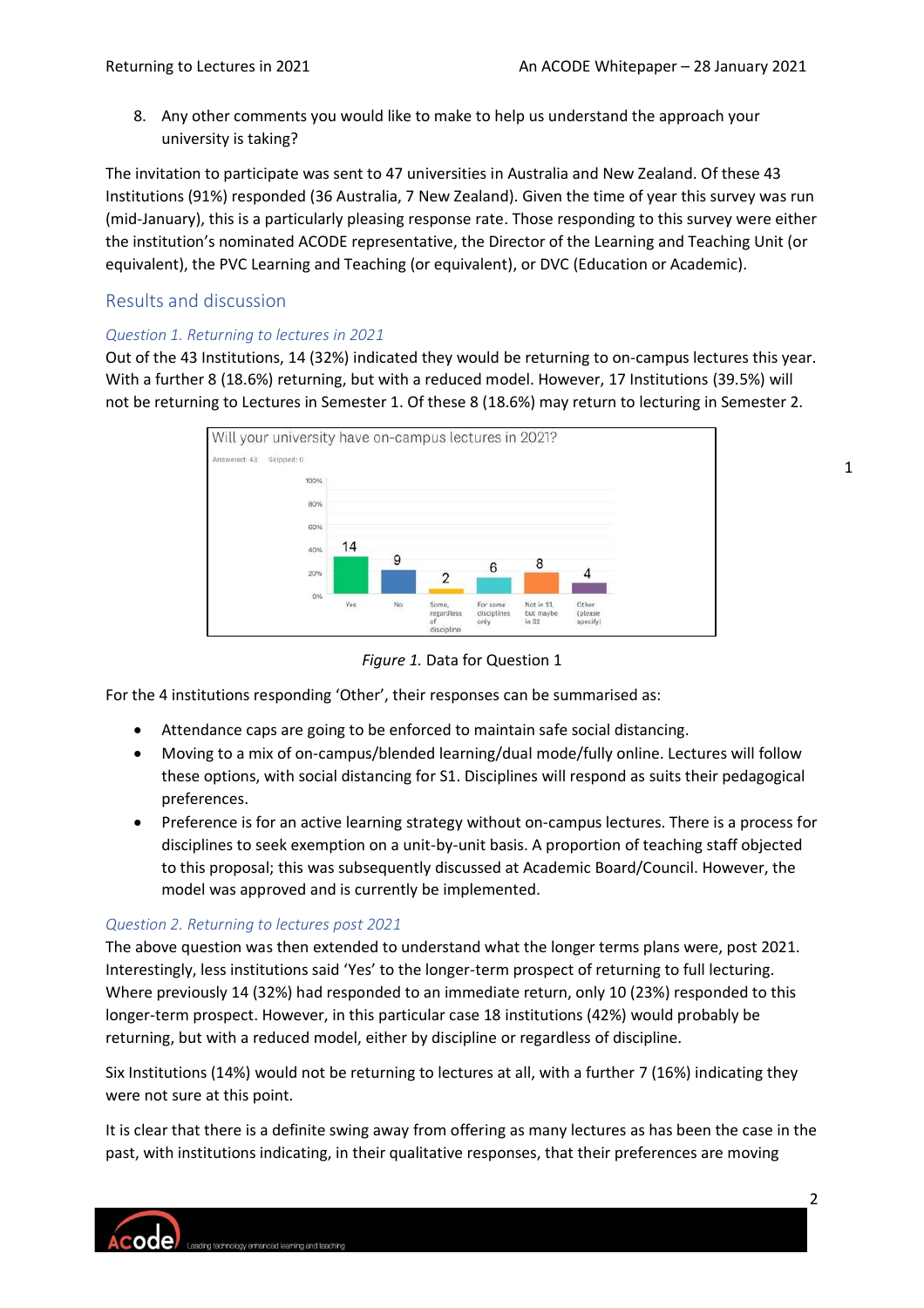towards more blended models of delivery, to provide more flexibility for students. A fuller explanation of these points will be returned to later, when Questions 7 and 8 are analysed in more detail.



*Figure 2.* Data for Question 2

For the 2 institutions responding 'Other', one institution said that, for the vast majority, they would not return to lecturing as they knew it, other than for "special events" such as visiting speakers. The other institution was deliberately moving to a more blended strategy.

## *Question 3. Reasons for discontinuing lectures*

Although 7 institutions (16%) nominated that the COVID-19 Pandemic as the main reason why they were discontinuing on-campus lectures, there were other drivers for a further 9 institutions (21%). However, 13 institutions (30%) nominated that it was a 'bit of both'. With those choosing 'Other' and nominating specific reasons for stopping lectures, some 33 institutions (77%) had discontinued lectures up to this point. Ten (23%) had not (that is the 9 responding 'not applicable' plus one in the 'other' category).



*Figure 3.* Data for Question 3

For the 5 institutions responding 'Other', their responses can be summarised as:

The situation is that many lecturers have realised that the learning they used to seek through lectures can be actually supported in different ways that don't require on-campus lectures. Some are [finally]convinced that maximising the flexibility of engagement…is better than requiring attendance. This is partly the result of COVID enforced innovation, partly the result of other efforts…but mostly, it's been brought about by COVID forcing them to try different approaches and them discovering that they work, and sometimes better.

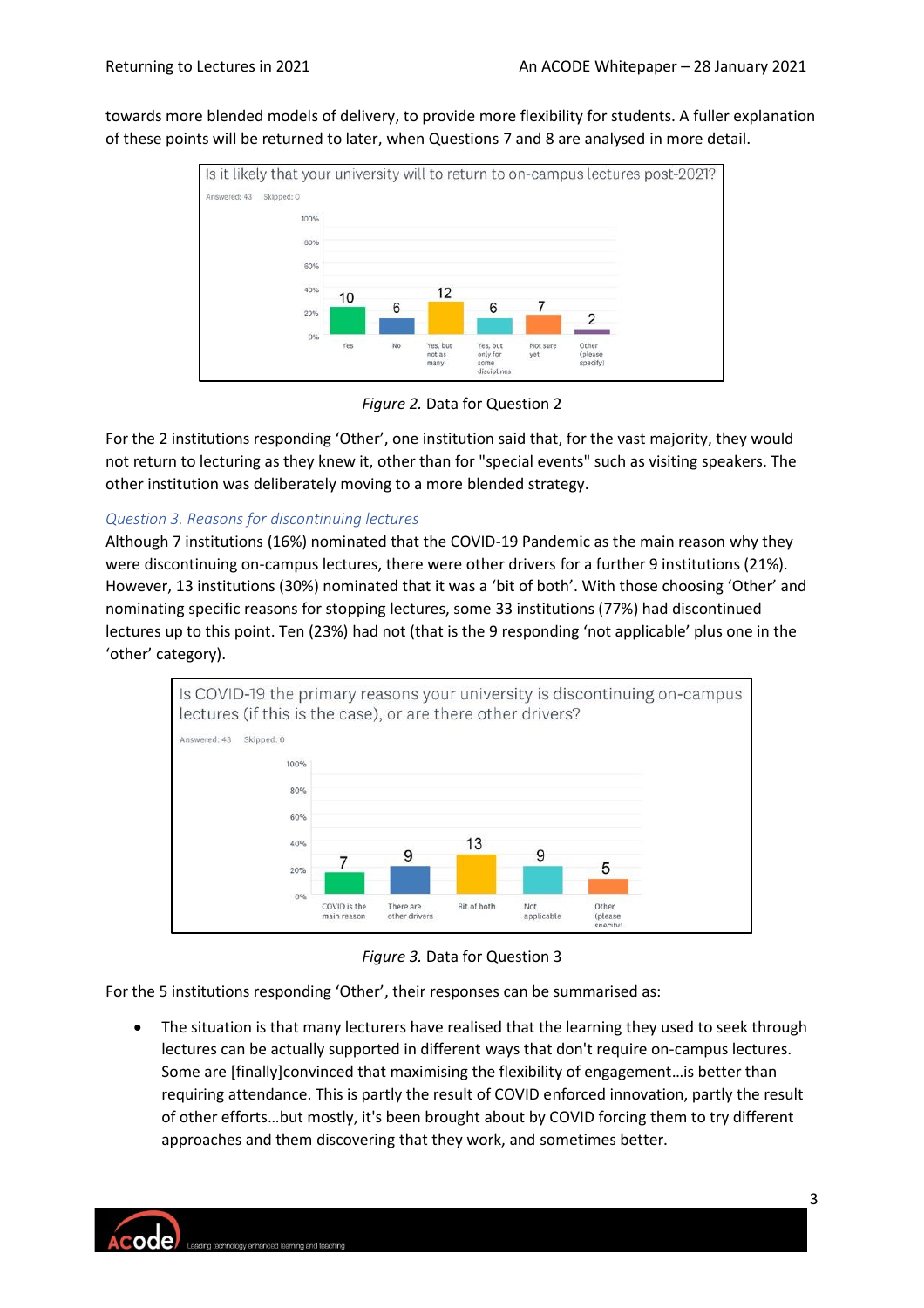- COVID is the main reason but this has only accelerated a general shift away from face-to-face lectures
- Two institution had moved away from lectures anyway, one with the introduction of a different teaching model. And another by introducing a new Flipped Learning model.
- One institution was adamant that they were not discontinuing on-campus.

## *Question 4. What role does good Pedagogy play*

There is an obvious and unashamed bias presented in Question 4, that is based on a recognised shift that is occurring in higher education across the globe, but more so in western countries. That is, that universities are moving away from a 'Teacher-Centred Pedagogy', to a more 'Learner-Centred Pedagogy' (UNESCO, 2021). This is clearly supported in the results of this question and in this survey.

Ten institutions (23%) indicate that good pedagogy is the primary reason they are discontinuing oncampus lectures, but a further 20 institutions (46.5%) indicate there are a range of reasons why they are doing this (this may include pedagogy). Three institutions (7%) indicated that sound pedagogy had very little to do with this, while a further 3 simply indicted this was not the reason.



*Figure 4*. Data for Question 4

Out of the 7 institutions choosing 'Other', only one made comment, with the remainder indicating that the question was not applicable to them. The single response indicated that there was an emerging strategy at their institution to encourage alternatives to lectures, such as partial replacement with pre-recorded video content, and using more in-class time for alternatives, e.g., more clinical, more maker spaces activity, more time for dedicated project linked with authentic drivers, etc.

# *Question 5. Chunking lectures*

A strategy that many institutions have adopted over time is to provide more pre-recorded (shorter, more topic focused chunks of) content for students, rather than providing 1 to 2 hour face-to-face lectures. Fifteen institutions (35%) either did this 'a great deal' or have been doing this 'for quite some time'. A further 17 institutions (40%) indicated that this was happening, but not as much as they would like.

For four Institutions (9%) this was either not happening or not happening so much.

The qualitative comments provided by those choosing 'Other' indicate that 4 institutions would fall into the affirmative, with the remaining three falling into a dissenting category.

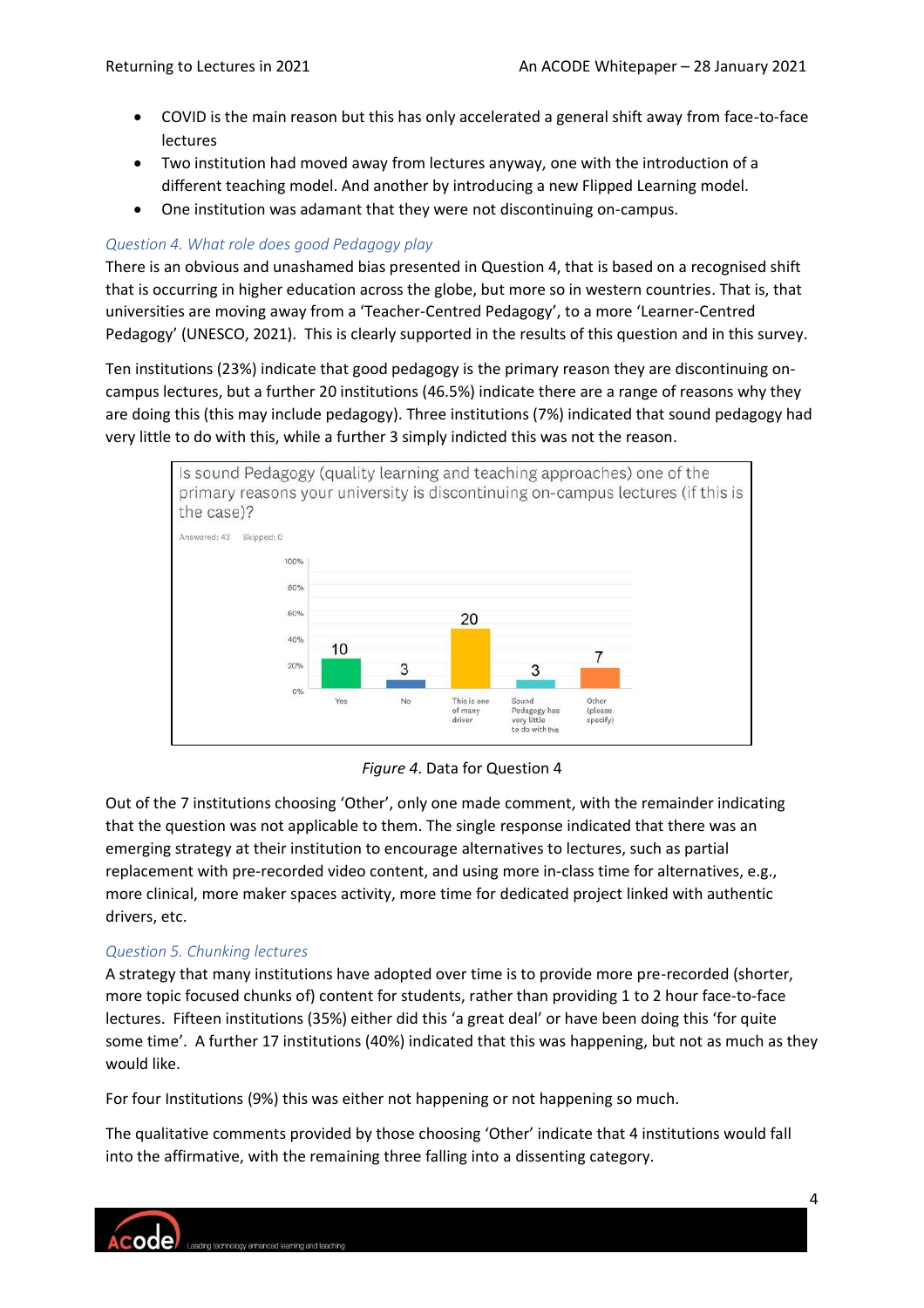

*Figure 5.* Data for Question 5

For the 7 institutions responding 'Other', their responses can be summarised as:

- Notionally, there could be a reduction in lecturing, and an increase in the use of other technology enhanced learning approaches integrated in an overall learning strategy. Among those, video vignettes is but one approach.
- 2020 saw a measurable shift to chunking up delivery, with a shift of lectures to asynchronous and more topic focused recordings. Our systems fully support this. Promotion of this is highly recommended for online and blended mode of delivery, and will soon be encompassed in an emerging strategy push for more options and diversity for in-class time.
- Teaching staff have begun doing this naturally and to a large extent, as they make recordings separate from the f2f lecture delivery mode.
- We have a major blended learning initiative for off-shore teaching that emphasised the generation of digital "content" to augment active f2f teaching and learning. Promoting production of chunked recorded lectures was part of that, and has been for some time, however actual practice has been modest in that area. In the our 2021 plan we are promoting a range of different approaches as alternatives to face-to-face lectures, including chunking recorded lectures. We are discouraging use of existing lecture recordings.
- We have never 'recorded lectures' I have always been of the view that if a (live) lecture can be replaced by a video (or series of) then it should be.
- We provide support, but that support is relatively limited when compared to the number of lectures. And each faculty may be different in their needs and approach...
- The COVID lockdown in 2020 has pushed the university to consider and pilot content recording software (like Panapto/Echo360/Instructure's Studio) for the first time.

#### *Question 6. Changes to timetabling systems*

One of the strategies that has been discussed at some universities, in relation to discouraging large face-to-face lectures, has been to change the timetabling system that allows staff to books teaching spaces, and more importantly lecture halls, particularly in relation to adjusting the class sizes that can be accommodated in those spaces.

Nine institutions (20.5%) have been actively having these discussions, while a further 12 (27%) are currently considering this option, while one institution (in 'Other') indicates that there are some 'mumbling in dark corners' about this. Eighteen institutions (43%) are not considering this as an option at this point.

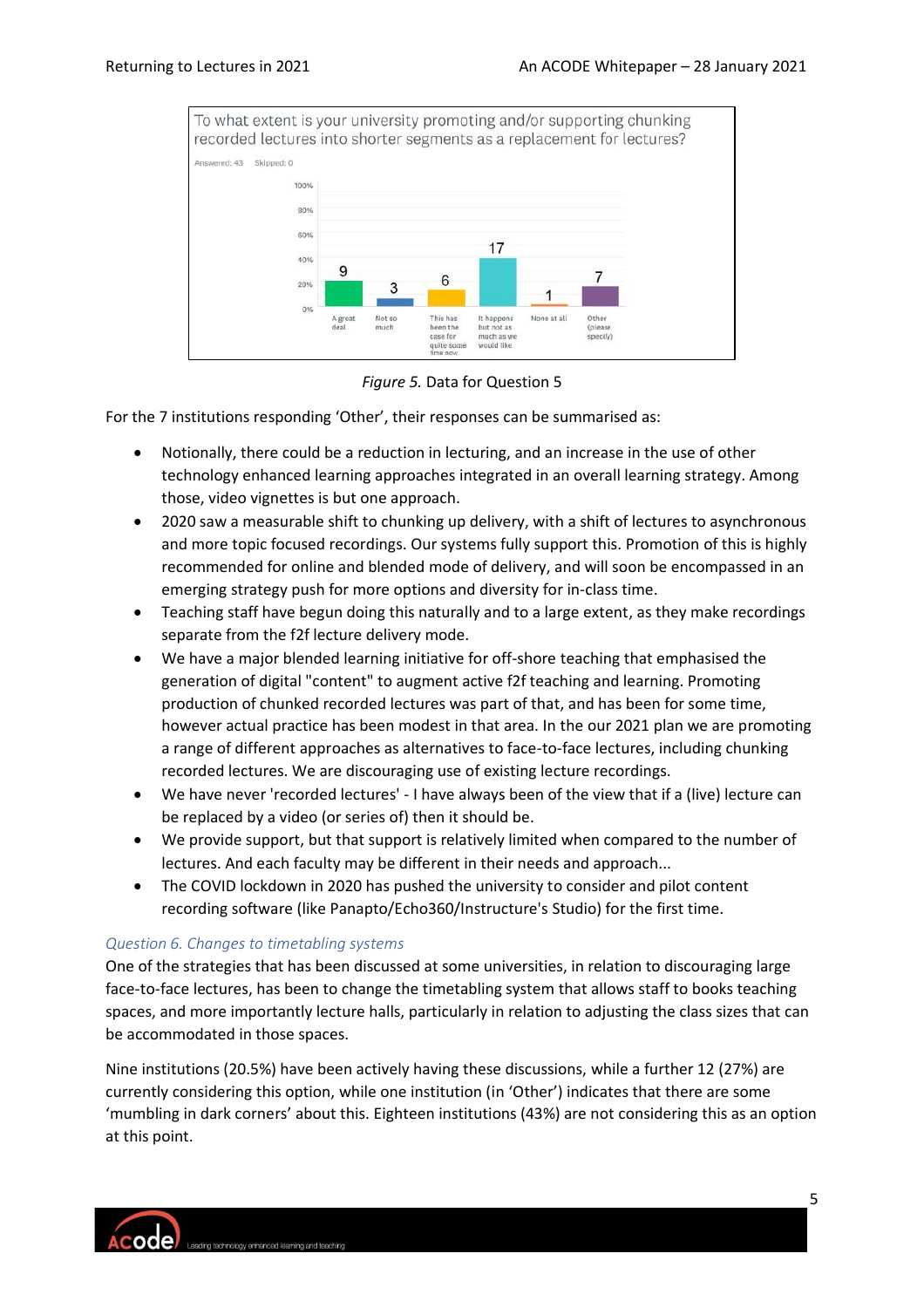



A summary of the remaining two comments in the 'Other' category indicates that one institution is thinking about the timetabling system in relation to both on- and off-campus scheduling, that will inevitably bring the issue of terminology to a head. The other institution had been considering the language used and activities for face-to-face teaching in their systems prior to COVID-19, and that this has now been incorporated into their 2021 plan, along with the consideration of new academic workload management.

#### *Question 7. Other alternatives to lectures*

Respondents were then asked to nominate what they had been actively promoting in relation to providing alternatives to face-to-face lectures. Forty (40) of the 43 institution provided examples, and these can be summarised in the following ways:

- The notion of a 'Flipped' and 'Blended' style of delivery was explicitly described by 15 institutions (35%). That is, provided chunking of pre-recorded content (video and sometimes podcasts) online, and following this up with smaller f2f, or online tutorials and workshops / intensives. Noting, in some cases, that practical labs did need to continue in f2f mode for obvious reasons.
- There was a clear preference for a focus on 'active' and 'collaborative' learning strategies by 11 institutions (25%), incorporating interactive live and predetermined components. These included using just-in-time features such as quizzes, polls, H5P, online synchronous activities, interactive learning artefacts, workshops and experiential project work, interactive online tutorials (as distinct from presentations)
- Online interactive classroom activities using Zoom, Microsoft Teams, Blackboard Collaborate, were explicitly mentioned by 6 institutions (14%)
- Five institutions nominated that lectures would be maintained for foreseeable future in most cases. Reasons for this included, 'the lecture is so cheap', 'many of our academics are very old fashioned', 'size of the cohorts' 'the physical environment of the lecture theatre engages students'.
- Four institutions nominated that they were recording, or livestreaming live sessions in scheduled timeslot.
- Three institutions explained that each discipline was supported to establish suitable models and approaches that fit within their wider University frameworks for learning and teaching.

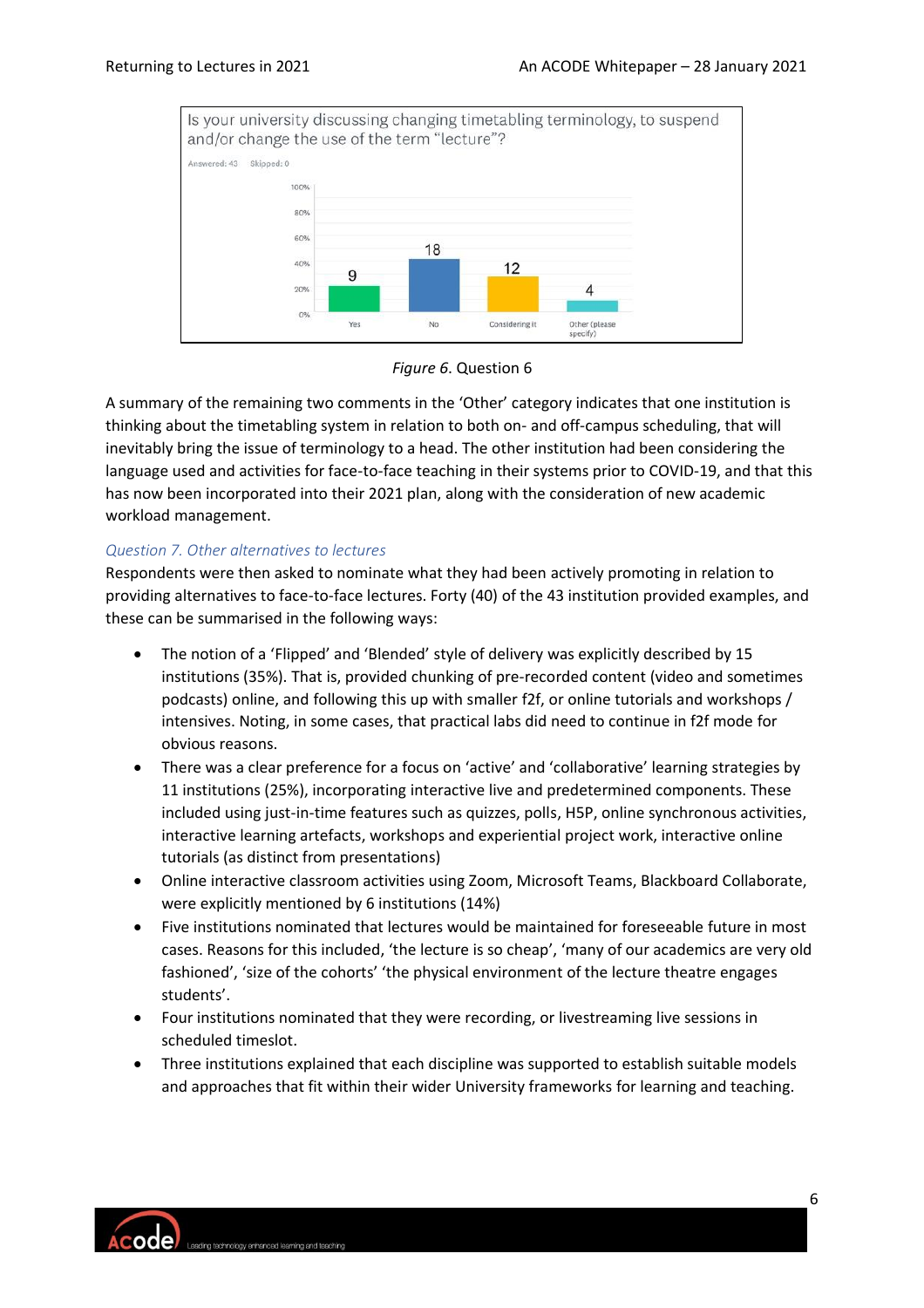#### *Question 8. Final thoughts*

Twentynine institutions (67%) took the final opportunity to provide further comments to help us understand the approach they are taking. Many of the following comments have been left as is (some paraphrased to preserve anonymity), rather than clustering them. This is to provide an accurate sense of the diversity of practices that currently exists in the sector:

- Our multifaceted, strategic (pedagogically/entrepreneurially) and most definitely aligned mission is based in our education strategy. The issue of the use of lectures is only one part of a bigger story - not to be considered on its own, rather is a necessary part of the whole. (there is a continuing place for lectures).
- We still see face-to-face learning being an important part of our teaching but with content delivery shifting online.
- Biggest issue is fighting the inertia of the University and its tendency to return to old practices if there is no active work preventing it.
- Many decisions around online delivery and moving away from the on-campus lecture, are based on pushing an agenda about being digital first. Very little attention is given to pedagogical affordances of the different approaches or what students respond positively to.
- We have moved to developing some online programs during the pandemic as the Federal Govt offered free fee courses. This push to online has begun to flow through to on-campus courses with more electronic-based resources. This is further necessitated by the potential threat of readiness of another lockdown and move to emergency remote teaching.
- Desire to move away from lecture/tutorial format, but will take time. Mixed messages from students about online/virtual learning vs on-campus experience. More work needs to be done to improve dynamic/interactivity of the online experience...use of the LMS and other platforms and tools. Staff have more appetite for change and understanding of the potential need for more virtual/remote/blended and hybrid forms of delivery and teaching approaches due to COVID. For now, all classes except those few requiring mandatory on-campus practical components or clinical placements etc are offered to online and f2f student concurrently using multiple modes of delivery - most synchronous online using LMS.
- We are implementing a wider strategy linking online, pedagogy, curriculum and course architecture, into which the details of delivery will ultimately fit.
- One of the key factors influencing such a shift is workload, and we have just done a major shift of our workload model which is yet to be bedded down. The sense currently is that once it has settled, we'll be better placed to consider changes to our approach.
- Face to face lectures will remain, however it may not be in the same form.
- We have moved-on from the concept of 'lecture' a long time ago. Each discipline determines fit for purpose teaching to meet the learning outcomes. Over a semester this might include a whole cohort learning experience in a large space or it might not. We focus on fit for purpose learning environments not a 'lecture' per se. The impact of COVID in WA on f2f teaching has been minimal…we have taken a determined approach to build a sense of belonging on campus for those electing that mode (as distinct to those completely online).
- Lectures to be shorter and provide a roadmap rather than delivering content. Content delivered in short videos.
- In some academic areas a classic flipped classroom model was been popular before COVID. Others have moved this year to this model of self-paced access to chunked lecture materials to be accessed before the interactive classes. But this is not appropriate for all courses.
- Currently transitioning to new lecture capture system and signature pedagogy in 2021.

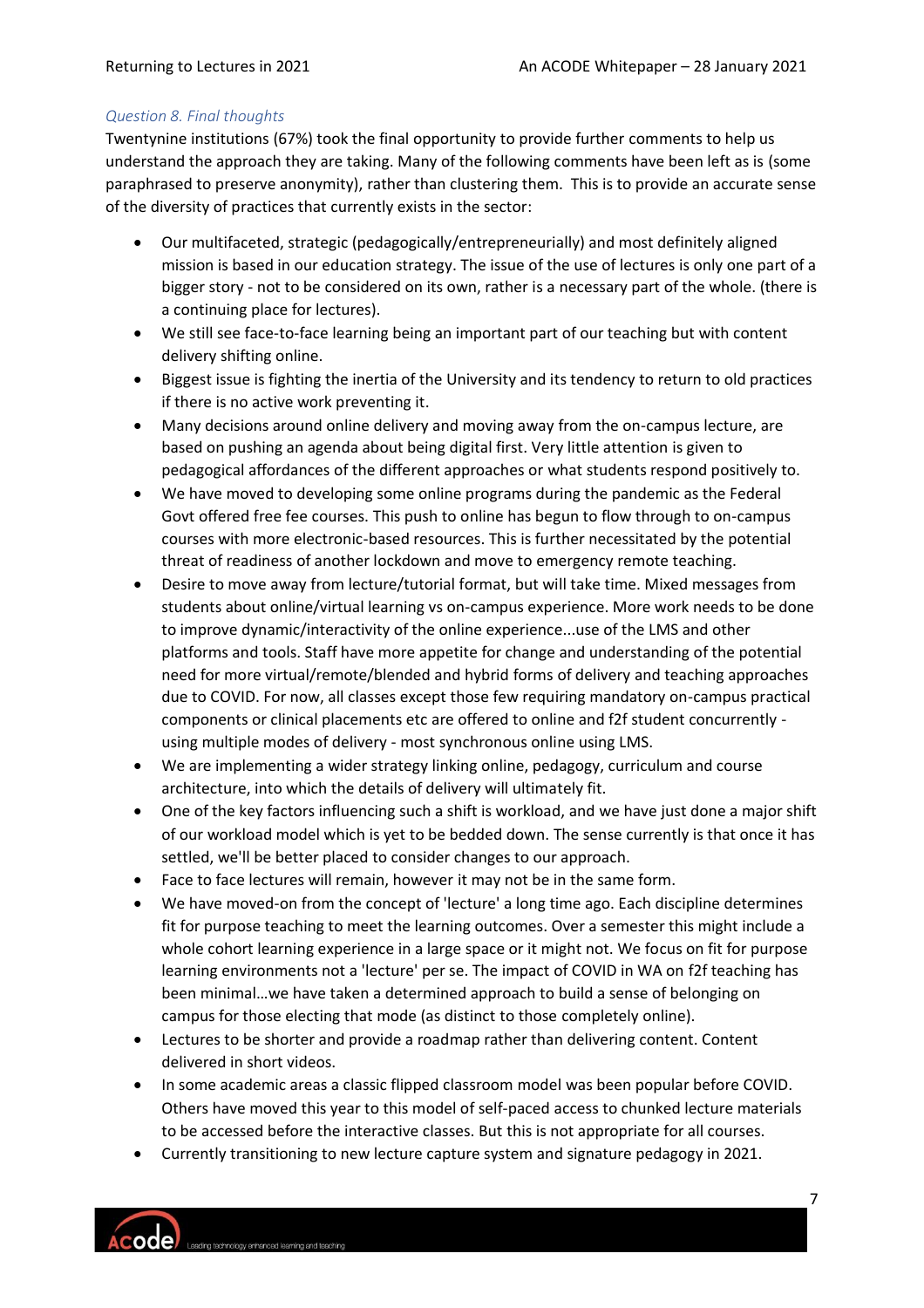- Students have come to expect flexibility and we will need to continue being agile in our mode of delivery...We see the best option being on leveraging the new skills and knowledge staff have developed by making the most of the need to maintain our online capability while enabling f2f experiences and campus reactivation as far as we can, by focusing on developing our blended synchronous capability.
- All lectures are 'online' either recorded or live. On campus activities will still occur within physical distancing guidelines for workshops, seminars, tutorials.
- The impact of COVID on f2f teaching and lectures is not as apparent at our Uni as others.
- Lectures need to be a value add, not default. There needs to be good reason to hold a lecture
- Our VC has expressed a firm commitment to "on campus education".
- Sticking doggedly to the "we are not an online university" message, while acknowledging there are formally approved distance learning courses already in place and some units of study that are on-campus units, but have been opened-up "online" due to COVID-19. In these cases, individual lecturers have volunteered to take it "online".
- We're currently undergoing a major restructure, so the Learning and Teaching Plan for the new era hasn't really been formulated yet, it was more of a firefighting approach last year.
- We in Aotearoa New Zealand have been running in person lectures since mid 2020. Our approach was to embed flexibility and resilience. All sessions need to be available on Zoom as well as f2f. The Uni wanted anyone (staff & students) with cold or flu symptoms to stay off campus. We also had vulnerable students who were unable to return to campus because of their circumstances. This is continuing this year in order to be able to respond rapidly to any new lockdown that might take place.
- To suggest that there is one approach is an oversimplification...as with any university with a decentralized power structure, there are many approaches.
- Asking teaching staff to make shorter videos does not seem to be a very successful approach without serious strategy behind it. Carrot and stick are both required.
- We are moving to clearer distinctions between delivery modes with courses identified in the course catalogue as either 1) primarily F2F, 2) blended or 3) online. Degree programmes will have to decide by 2022 which of these delivery modes will be how they market themselves from that point. 2021 will allow staff and Faculties to pilot and understand the distinctions, build capacity and allow the institution to invest in the needed infrastructure.
- We are providing academic PD to intersperse interactive elements between lecture 'chunks'.
- It's our brand and signature to offer students high value f2f and on campus experiences.
- Content delivery, will remain online engagement with that content and application of learning in say a practical will be f2f.

# Conclusion

The COVID-19 pandemic has provided institutions with both opportunities and threats in relation to the how they can support their students around core teaching activities, such as lectures. Many have taking this opportunity to reposition their approach to lecturing, in light of the fact that they may be forced to return to a lock-down situation in the future. Others have tried to hold firm to their traditional approach to lecturing, as they have seen this as an essential part of their brand.

What is clear from the results of this survey is that many institutions have found new ways of providing information to their students, that would have been traditionally conveyed through a formal face-to-face lecture. Many of these institutions have also taken a stance that they will now not return to that mode of delivery in the future. Having said that, there is no presumption in this that the